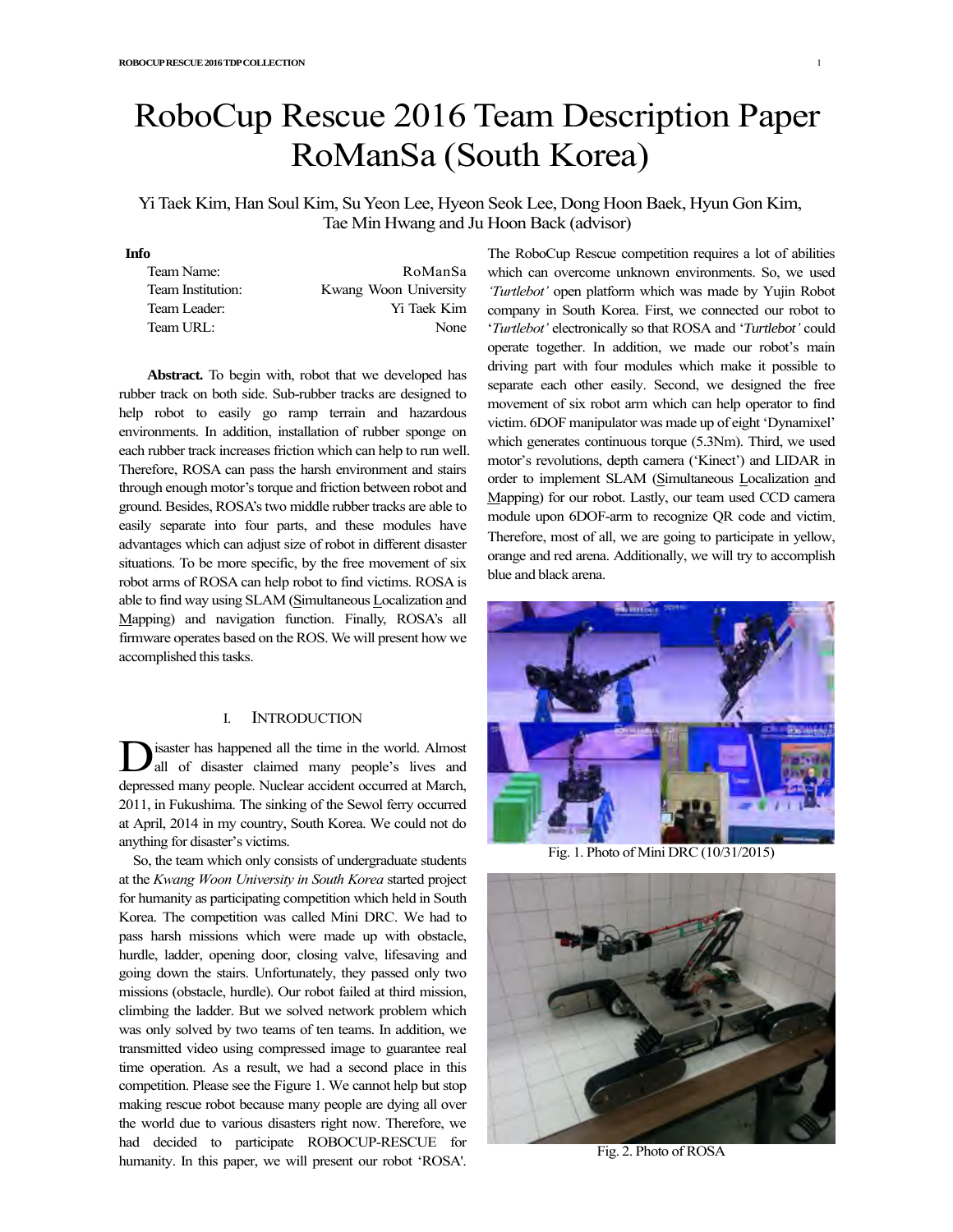## II. SYSTEM DESCRIPTION

## *A. Hardware*

#### Locomotion

Basic ROSA's movement operates by rubber track based vehicle. ROSA's main body consists of two parts. One part is middle rubber tracks and the other part is sub-rubber tracks. Please see the Figure 2.

First, we will explain middle rubber track. Most of tracked vehicle has disadvantage which can't change robot size because robot's size is decided by track's length and width. We thought robot's size has to change easily because there are many circumstances according to the size of disaster area and situations. So, ROSA's main driving part was designed to change robot's size. To be more specific, our robot's body is made up with four modules which include motor and Dynamixel individually. Motor provides torque to rubber track, and Dynamixel is designed to adjust sub-rubber track's angle. One module is combined with motor, Dynamixel, shaft and aluminum gears which provide power to middle track and sub-track. Please see the Figure 3.



Fig. 3. Photo of robot's main driving part(one module)

Second, we will present four sub-rubber tracks. Four subrubber tracks help robot to get through uneven terrain (orange and red arena). Sub - rubber tracks were designed to work efficiently when climbing stairs or getting through from obstacles. Four sub - rubber tracks are attached at outside of each middle rubber track. If robot is needs to get through the obstacles, sub - rubber tracks helps to adjust the angle of robot to get through the obstacles. Furthermore, if robot needs to climb the stairs, the robot adjusts to proper size for climbing the stairs. We use Dynamixel (XM-430) which was made by ROBOTIS, South Korea, which isn't released yet. Dynamixel can adjust four sub-rubber track's angle very sensitively. In addition, we use mechanical gear ratio (4:1) which is made up with two pulleys between sub-rubber track's frame and Dynamixel. There is long hole in front of sub -rubber track's frame. This hole can adjust tension of sub- rubber track. Please see the Figure 4.



Fig. 4. Photo of robot's sub-rubber track

# **Body**

ROSA's body frame can be changed by various disaster situation because ROSA is composed of four operation modules. In other words, ROSA's body frame is not fixed and the size and design can always be changed by the distance of the four modules. We will present photo to understand easily. Please see the Figure 5.



Fig. 5. Photo of ROSA's body frame construction

#### Robot Arm

Manipulating objects, finding and checking the victim's condition are the most important tasks in rescue missions. To understand victim's condition very well, Robot must have the degree of freedom. More we have, more we can deal with. In addition, most of the victims are in the box which has a small hole. It is difficult for robot to approach the box deliberately. For these reasons, we designed robot arm which has 6 DOF (Degree of freedom). We referred to the good manipulator like PUMA560. It gave us some tips about how to design the robot arm easily and completely

# • Robot arm Hardware

Our robot arm consists of eight motors, 3D printer cylinder, aluminum links and gripper. We used the Dynamixel motors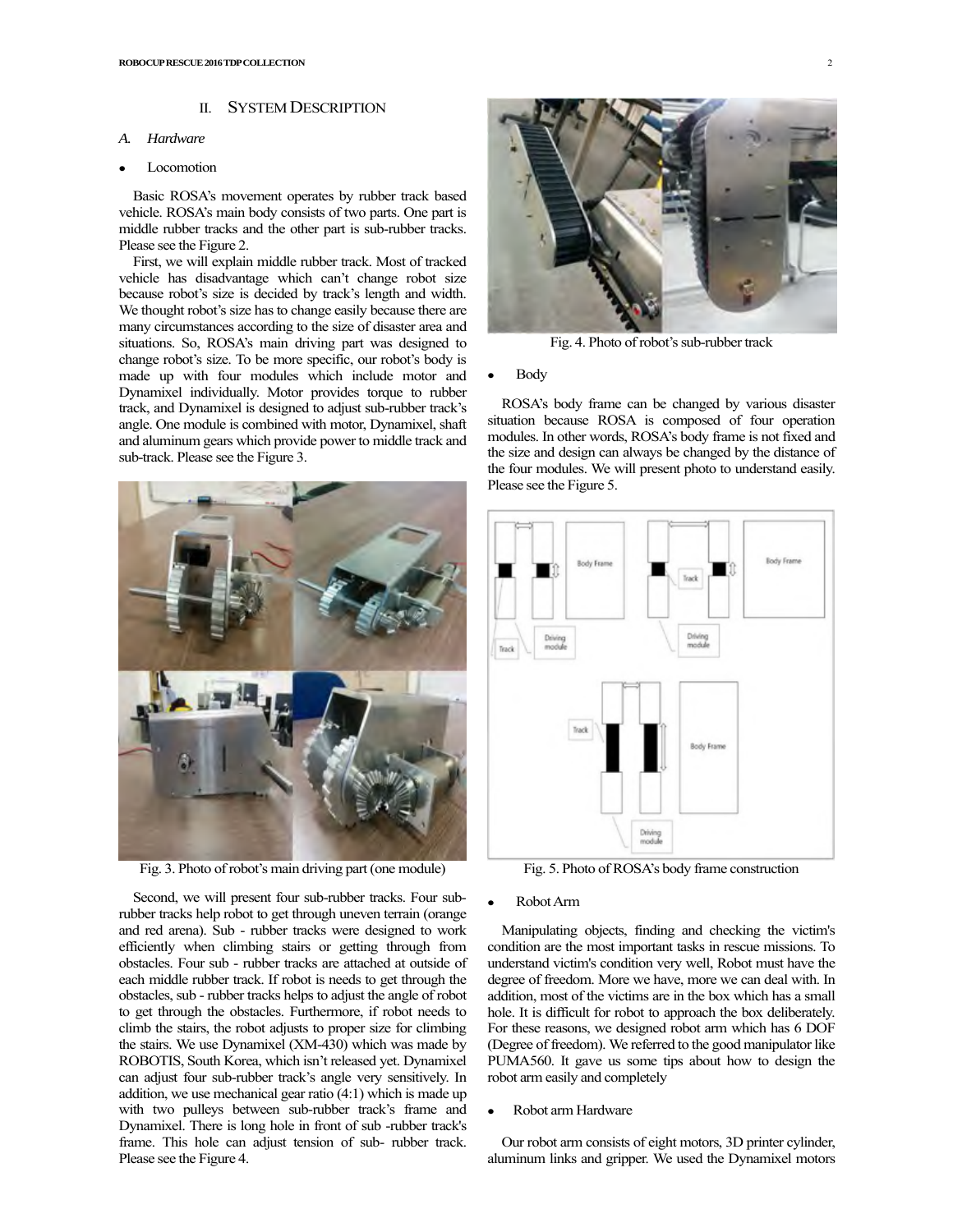because it can be connected to each motor easily by using cable. It also has enough power torque for its size to lift the rigid structure. Our robot arm is able to reach 100cm height. So it can observe and touch victims very well. Please see the Figure 6.

The link1 has to tolerate the largest weight and power, so we used two motors to there and one motor used to each remaining joints. The main links can rotate with 55rpm (12V) without considering destruction. And end effector of robot arm is attached to 3DOF which provides the manipulator with a free motion.

Our robot arm's design is very simple because it is designed for considering economy and minimum power to use. We also used 3D printer which can make a complicated frame strong and easily.

We will change the design of robot arm a little bit. To get more power and transmit, we will use a timing belt or another motor in second link and attach other frame for 2D camera. By using the 2D camera, we can examine the rescue circumstance in detail. We used the Raspberrypi2 before but we'll change it to ASUS (VivoPC) and it will become a main board of our team. The OpenCM 9.04C can be connected to Asus board by USB port. The reason why we used Raspberrypi2 before is that we would like to control each part of system comfortably, and Raspberrypi2 is good for examining the robot arm system. Lastly, we'll attach many kind of sensor in robot arm near the end effector so that it'll be able to observe the victim completely.



Fig. 6. Photo of 6-DOF robot arm

Power Battery

We will use battery that can generate 36V of voltage and 4.4A of current to motor's power input. In addition, we will use extra battery which can provide energy to the main computer and microcontroller. Therefore, two batteries will be used to ROSA because total system can be shut down by motor overload.

- Hardware and Software
	- Driving part

We used *'Turtlebot'* main board to connect *Turtlebot* with ROSA because *Turtlebot*'s open platform is convenient to apply to ROSA. *Tutlebot*'s open platform includes various open source, especially SLAM and mapping. We applied this open source to ROSA with a slight change. We electrically replaced *Turtlebot*'s motor driver with our motor driver which

can control ROSA's motor. In addition, we changed digital input which enters in *Turtlebot* to ROSA's motor driver digital input. So, we could control efficiently about robot's locomotion. In other words, *Turtlebot* and ROSA are connected completely.

In the future, we will use different main board, ASUS VivoPC which is installed Ubuntu 14.04 LTS, and we will control Arduino Uno R3 microcontroller through main board's order. Then, microcontroller controls ROSA's motor driver digital input, PWM (Pulse Width Modulation) input, and motor driver can control ROSA's main operation motors (four Maxon motors). We will use remote control for moving ROSA. Then, we will develop autonomous driving function to ROSA gradually. Therefore, ROSA has two functions which are made up with autonomous control and remote teleoperation control. Please see the Figure 7 (Red part).

Robot Arm

Robot arm should be connected to other main systems such as main board, camera, and main wheel. So we used the ROS (robot operating system) program which is able to combine each projects by node and master. To do this, at first, we installed the Ubuntu 14.04 in Raspberrypi2 (B) because its compatibility is better than any other OS. We used the Qtcreator to program our own source. We combined Raspberrypi2 and OpenCM 9.04 to control the Dynamixel. Please see the Figure 7 (Blue part).

In the ROS, there are so many packages and information about the Dynamixel, so we were able to use them usefully.



Fig. 7. Photo of all system design

#### *B. Software*

## **SLAM**

SLAM (Simultaneous Localization and Mapping) means that robot is to estimate robot's location using an attached sensor. At the same time, it creates a map of an unknown environment. Therefore, SLAM is absolutely necessary in Robocup-Rescue League (yellow and black arena). Typically, sensor that is used on robot to locate estimation is motor's encoder, IMU sensor and LIDAR.

Our team measures the encoder value of the driving attached to the *'Turtlebot'* main board by the revolution of the wheels. The reason why we used the *Turtlebot* and *Kobuki\_node* package is to bring up the base launch file of the *Turtlebot*. So, position of the robot is calculated as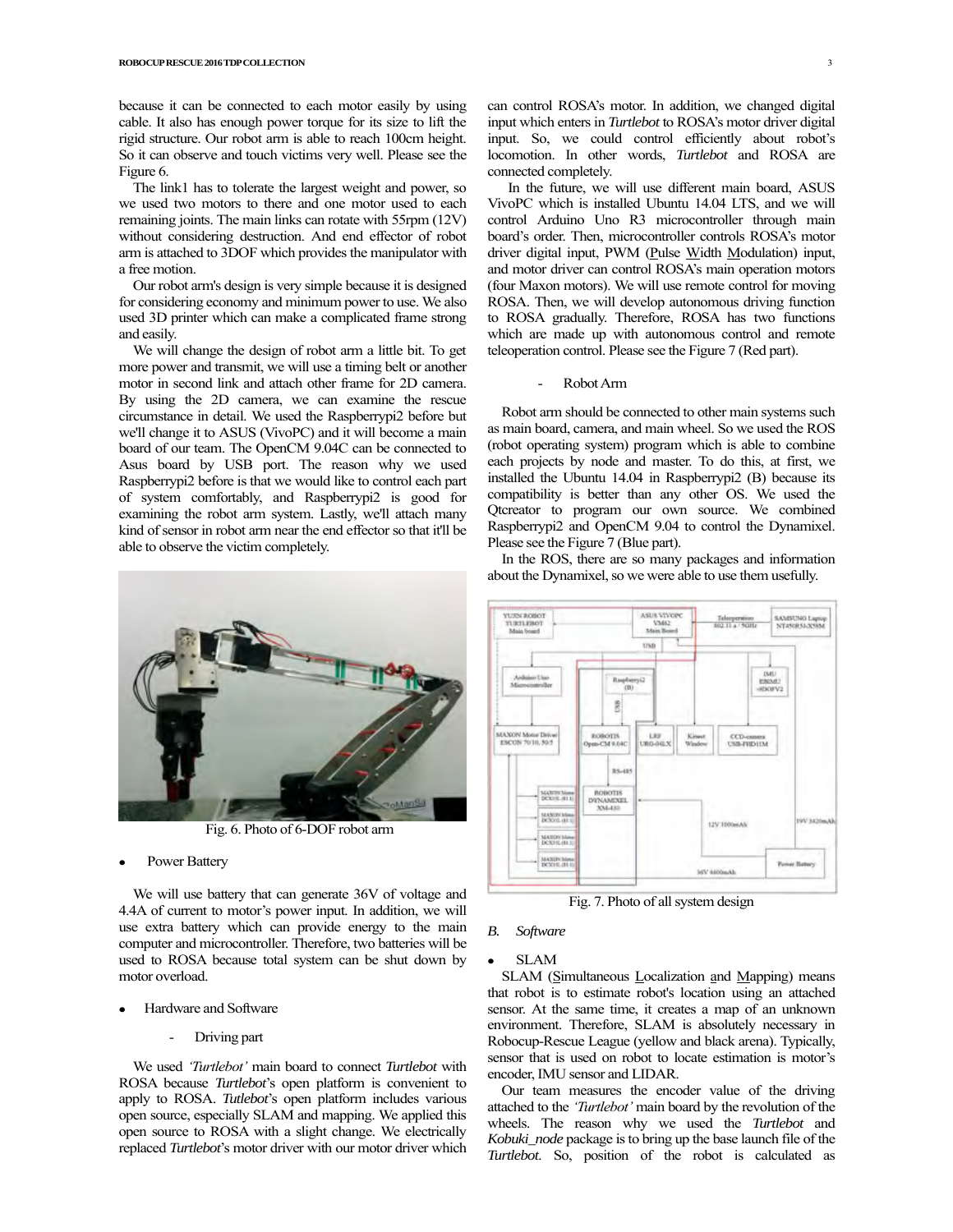approximation through dead reckoning. Dead reckoning can obtain a moving object's location and direction through Encoder value and speed-o-meter without the external sensor. But errors of the calculation are pretty occurred. So, it corrects the position based on information of the environment obtained by the distance sensor or camera. Also, we used *openni\_launch* package to operate the Kinect. To increase speed on Kinect mapping at the *rviz*, we proceed the TF process which converts 3D screen printed out by the Kinect into 2D map. We used a *depthimage\_to\_laserscan* package to convert the distance information data of the Kinect into the image. There are various location estimation method. For example, there are *Kalman filter, Markov localization, Particle filter*, etc. *Kalman filter* has disadvantage of that it applies only to the linear system. But particle filter is applied to a nonlinear system. In the real world, most of the robots and the sensors are non-linear system. So, we'll use the latter algorithm. Finally, we used the *rviz* package to confirm the SLAM result. SLAM through Kinect and Encoder values has disadvantages of slow processing speed because there is a lot of data to process. In addition, the robot tracks the position by itself, but accuracy is low.

Therefore, we also used LIDAR Hokuyo URG-04LX and IMU sensors to implement SLAM. Using two sensors have advantages. First, Lidar gets image to a 2D screen. So, amount of data processing decreases. If the robot position is estimated by using only the encoder value, the considerable error occurs because slope of robot center is not verified. To overcome this weakness, we used IMU sensor which includes acceleration and gyro sensor. So, it can estimate a more exact location. Finally, we tested our SLAM function using two sensors. Please see the Figure 8.

**Wheel Encoder** – ROSA is equipped with driving module attached to the *'Turtlebot'* main board. Therefore, we get the encoder value through the amount of rotation of the wheels. Odometry data is used for speed control. Also, the slam is based on the encoder value.

**RGB-D Camera** - We use the Microsoft Kinect sensor. RGB-D camera is mainly used for victim detection and seeing the picture. This camera is mounted on the top of robot.

**IMU** - The accelerations and angular rate are measured through a 9DOF inertial sensor EBIMU-9DOFV2. The sensor is useful to implementing a slam.

**Laser Scanner** - ROSA is equipped with the Hokuyo URG-04LX LIDAR. We draw the 2D map using this sensor. URG-04LX is attached at the front of robot. Process speed of data is fast because this laser scanner deals with 2D Axes.



Fig. 8. Photo of SLAM test

## **Navigation**

In real disaster situation, we will require the robots to find their own way because we don't know what it looks like in real disaster circumstance. Accordingly, we need four essential functions for making navigation. Which are knowing the location of robot, making map, optimized path, and avoiding obstacles.

Our robot, ROSA has measurement functions to know its location. Measurement functions will be calculated by dead reckoning that approximates position. And then we need a sensor to make 2D map. First, we used a Kincet sensor to receive information about x, y, z axis value and then we changed those value into x, y of it. However, this method has the sort of disadvantages. Some of them have low accuracy and speed. So, we decided to use Kinect sensor as looking for victim and added LRF sensor (HOKUYO's URG-04LX). It is one of the greatest way to measure the distance of objects. By using them, we could make detailed 2D map.

To complete autonomous robot, we have to make path searching and planning robot's destination. It assumes the localization where the robot is at now. In this situation, there are many kind of methods for assuming localization of robot. Among the many methods, we decided to use a variant of MCL (Monte Carlo Localization) called AMCL (Adaptive Monte Carlo Localization). The path planning produces a movement path plan (trajectory) from the current location to target point on the map. We will make robot's movement divided into two path planning. One is a global path planning of the entire map and the other is a local path planning of some areas around a robot.

During sensing, estimation of location, and migration route planning, there will be a lot of obstacles. To avoid obstacle, we are planning to use the package of migration route plan such as *Ros's Move\_base, Nav\_core*, etc. which are based on Dynamic Window. Finally, we tested navigation using only LIDAR sensor. Please see the Figure 9.



Fig. 9. Photo of navigation test (Yellow: Destination / Red line: Path Planning)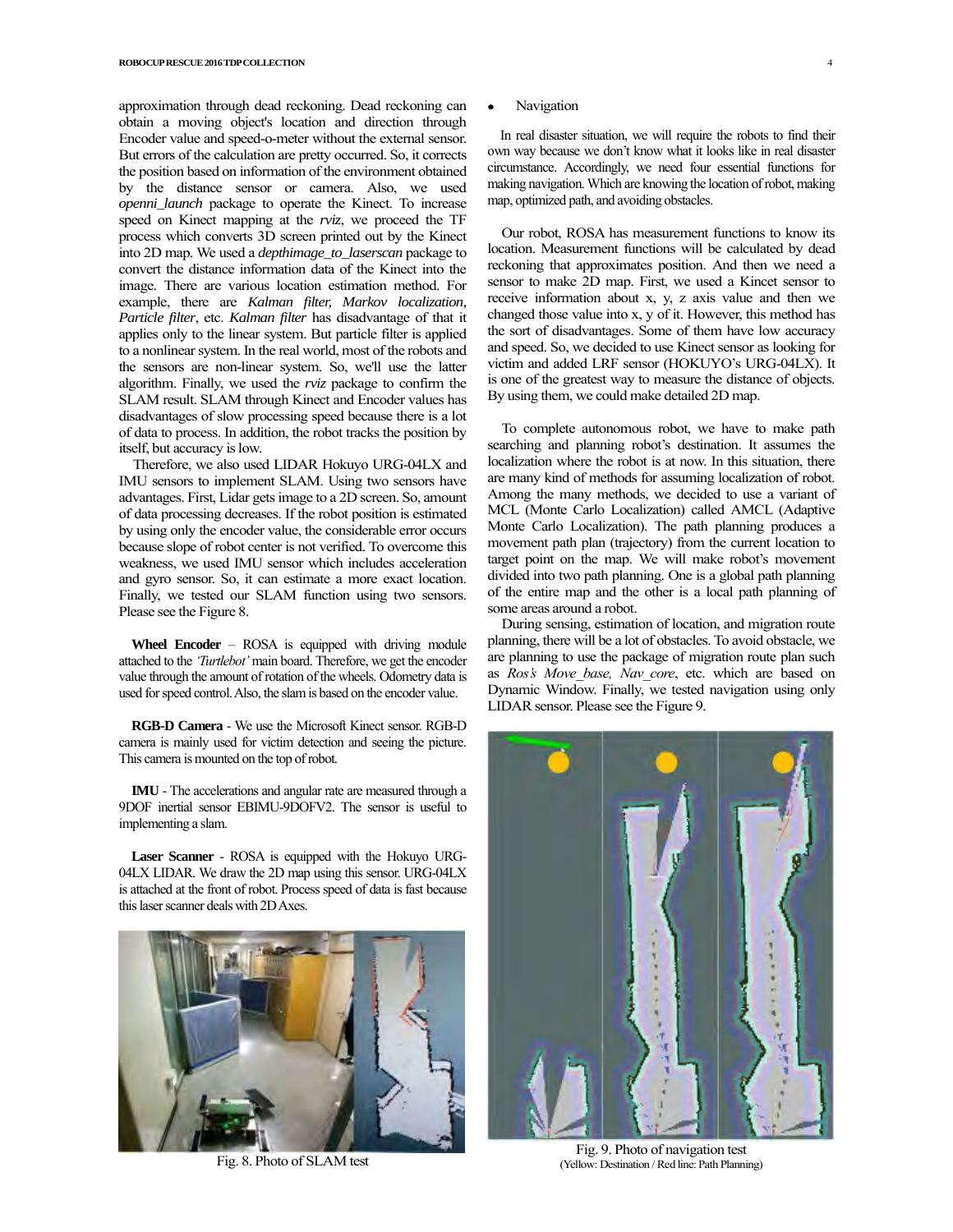#### QR code

In real disaster circumstance, there are not hints about victims or surrounding environment. However, in RoboCupRescue, there are a lot of QR codes. These QR codes include lots of information about victim's location and environment. So, if robot recognizes them, we have enormous amount of information. Due to enormous amount of information, it is necessary to recognize QR code fast and accurately.

First of all, QR codes have regular patterns. They have three big patterns and one small square pattern. So, if these patterns are used with very good algorithm, regardless of any orientation of QR codes, robot can recognize QR codes with right orientation. Thus, we made vision recognition algorithm as following.

First robot browses the surrounding. In this behavior, if robot finds a QR code, robot will recognize the QR code with normal orientation. Then it can recognize 4 patterns of the QR code. After this process (gray conversion, binary code conversion, decoding), robot can recognize the QR code as digital code including 1s and 0s. With these series of data processing, robot can give the information to controller. With that information, our robot can find victims and knowing about surrounding environments.

We will execute this QR code's algorithm on Linux OS(Ubuntu) and Source code is consisted of C language. The source code includes *'opencv'*(opencv.org) and *'zxing'* library. *'opencv'* library is consisted of C language, but *'zxing'* library is consisted of Java language. So our team converts the *'zxing'*  library to C language. Lastly, we tested our algorithm which can recognize QRcode. Please see the Figure 10.





Fig. 10. Photo of QR code detection and decoding

Victim detection

According to the last year contest material, victims had biorhythm signals (sound, thermal ...) of their own. Also, many sensors could detect these signals. However, only one camera could detect victims. So, we decided to use one camera to find victim. This doesn't mean that our team will use the only one camera for victims. Although we uses many sensors, we'll make ROSA to detect victims with only one camera. In short, various sensors used on ROSA are subsidiary role of detecting victims. Camera is major role of detecting victims. If the sight is clear, camera is very good sensor for detecting the victims. We will use the camera model 'USBFHD01M'. This model is very simple USB-camera. We will use the vision of this camera to find victims with vision processing.

**USBFHD01M Camera** – We use the USB-camera to detect QRcode. We'll load a surrounding image through this camera and decode the code in real-time.

Vision Process

Vision from the camera has information about surrounding circumstance. Human can recognize the circumstance and find the victims. Robot also can see the circumstance but, it can't recognize what victims are at. So we made the algorithm to find the victims as following:

First, robot takes 6 frames of images per 1 second for its surrounding environment. If there is a victim needs to be rescued in the image, robot will stop taking the images and calculate from the previous image. With our vision algorithm, our robot will distinguish singular points of doll's eyes, nose and mouth. Then robot can recognize that there is a victim. After finding the victim, robot can move its arm to the victim's coordinate calculating according to the inverse-kinematics. Then it will transfer the victim's information to operator. Adding to camera's recognition, our robot will find the victims with other sensors (sound-detecting sensor, CO2 sensor, thermal sensor). That sensors are ancillary equipment to find the victims. Therefore, our robot will detect the victims very effectively.

Moving Process

After recognizing the victim, robot can investigate the victim in detail. To do so, information of victim's coordinate what vision process gives is calculated by the inversekinematics, and DH-arm's (our team robot arm name) end effector will go to the victim's location. Then it will execute to the next action.

**Autonomous** 

If our robot detects the victims in autonomous mode, it can know victim's location by Cartesian Coordinates(x, y). For solving the inverse-kinematics completely, we must know 3 parameters' values. Although our robot can't know the other parameter's value, we can solve this problem. What our robot can do instead of using complete inverse-kinematics is following :

First, with only x, y value (no z value), robot can locate its end-effector in air, in this step its end-effector is in straight line with victim. Then robot moves its arm to victim, keeping it in straight line. Finally Arm's camera recognizes victim's size. Once it recognizes fixed size of victim, robot knows that its arm is near victim. And robot stops its end-effector.

**Manual** 

If our robot detects victims in manual mode, it will instruct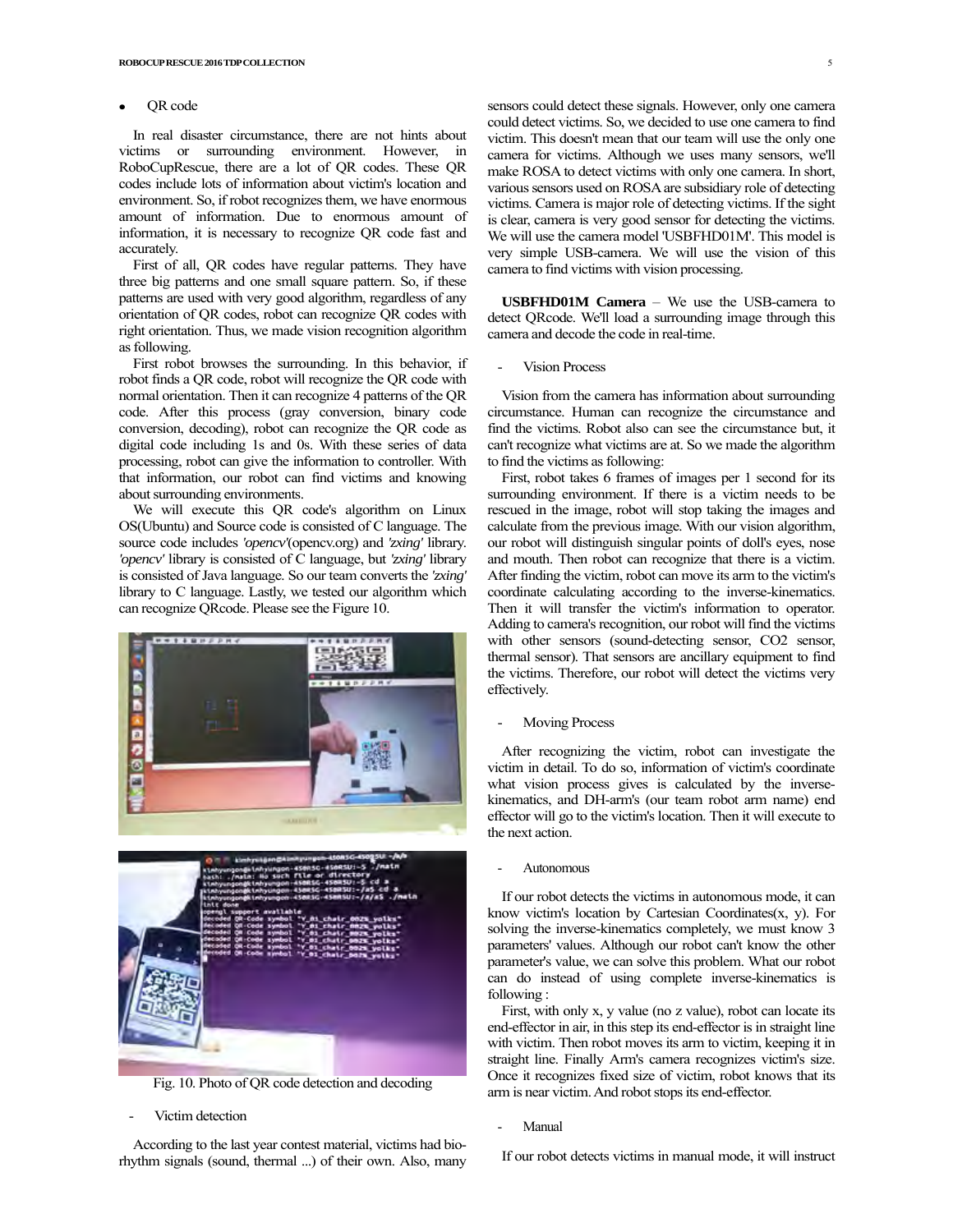to the operator that it has detects victims. Then operator must switch the robot's arm in manual mode. We will use *'AVATAR'*  controller. 'AVATAR' will be made up of 6 MX-28 (ROBOTIS in South Korea). These motors are a kind of servo motor. These motors can measure the angles itself. If operator handles the controller, controller's MCU communicates with main PC. And it will control value of each motor's angle values. Then main PC will drive the robot arm's each motor and the shape of the robot's arm. After this process, shape of the robot's arm will become just as same as *'AVATAR'* controller.

In this way, our team will operate the robot to detect victims concretely.

#### *C. Communication*

We will use ipTIME A604, Wi-Fi adapter in Robocup Rescue League. It operates on the 2.4GHz and 5GHz. Our team uses 5GHz – 802.11 a frequency to teleoperate between our robot and operator via Wi-Fi adapter. The wireless LAN is used for both autonomous mode and teleoperation mode.

#### *D. Human-Robot Interface*

To control our team robot, we have to turn on laptop. We will use for both, laptop's keyboard and joystick if we need. In short, our basic controller is laptop's keyboard and when manipulator (6DOF-arm) is controlled by operator, we might use *'AVATAR'.* Our team's potential user isn't decided. However, we will train the operator in various circumstance. For example, when the robot run in harsh terrain that we make with our hand, operator doesn't have to see the robot directly. Operator must control the robot only depending on laptop screen.

#### III. APPLICATION

#### *A. Set-up and Break-Down*

When ROSA operates in disaster situation, we will use laptop computer to remote control and to see robot's sight. To start the competition, we will power up our team's laptop simply and will do remote access to ROSA's main board (ASUS VivoPC VM62) via wireless LAN.

#### *B. Mission Strategy*

We will make 2D Map by using SLAM and then move ROSAby path planning through calculation. Victims will be recognized by using sensors and image processing. When we detect victim in location that robot is difficult to reach, ROSA will stretch subrubber tracks and use friction of track's rubber to approach victim. So it can reach to the difficult location easily. (Yellow arena)

ROSA will stretch sub rubber tracks so it will be able to go up easily without affecting by steps. And it will be able to go up steps, high ramps and obstacles by using friction of rubber. When ROSA gets stuck by the obstacles, sub rubber tracks will adjust angle of ROSA. So, it will be able to escape obstacles by using sub rubber track.(Orange and red arena)

The Blue arena requires accurate control of robot's manipulator. Therefore, we will use ROSA's 6DOF-arm, DHarm to pick and to place various objects.

Finally, we will aim to accomplish four arena in Robocup

Rescue competition.

#### *C. Experiments*

We tested our robot's various features. First, we checked the connection between *Turtlebot* and ROSA through remote controlling ROSA. The result was successful. Second, we proceeded with experiment that we tried to set proper motor's speed through current control in motor driver. Third, we attempted to check whether SLAM does work or not through lots of experiments. We confirmed that map was drawn in *rivz*, and we will develop SLAM function gradually in the future. Finally, we keep trying to improve robot's arm control algorithm.

#### *D. Application in the Field*

We didn't try with field experiments yet. However, our robot is enough so that it can be applied to real scenarios because ROSA is pretty strong hardware (body thickness 5mm) and has enough motor torque. We will test ROSA's driving ability in field which will be made like a real environment. For example, ROSA will run on messy concrete bricks, climbing stairs and passing through the obstacles.

## IV. CONCLUSION

We will improve ROSA's various function. First, we will modify hardware stronger than now as changing part which will be made into 3D printer with aluminum material. Of course, we will use those parts if we need. Second, we will develop software through improving our algorithm. Especially, for the SLAM, although we implemented SLAM in our robot using open package, SLAM has a lot of modification because it requires much time and effort. Finally, to control robot easily, we are going to construct GUI which makes it able to see ROSA's status in operator station.

TABLE I MANIPULATION SYSTEM

| Attribute                                   | Value                           |
|---------------------------------------------|---------------------------------|
| Name                                        | <b>ROSA</b>                     |
| Locomotion                                  | Rubber tracked                  |
| System Weight                               | 15kg                            |
| Weight including transportation case        | 20kg                            |
| Transportation size                         | $0.7 \times 1 \times 0.7$ m     |
| Typical operation size                      | $0.6 \times 0.53 \times 0.35$ m |
| Unpack and assembly time                    | 180min                          |
| Startup time (off to full operation)        | 20 <sub>min</sub>               |
| Power consumption (idle/typical/max)        | 65 / 300 / 500 W                |
| Battery endurance (idle/normal/heavy load)  | $120/60/30$ min                 |
| Maximum speed (flat/outdoor)                | $0.5/-$ m/s                     |
| Payload (typical, maximum)                  | $2/4$ kg                        |
| Arm: maximum operation height               | 96cm                            |
| Arm: payload at full extend                 | 500g                            |
| Arm : degree of freedom                     | 6 (6 revolution type)           |
| Arm: number of used actuator                | 8 "Dynamixel" motors            |
| Support : set of bat. Chargers total weight | 10 <sub>kg</sub>                |
| Support : set of bat. Chargers power        | 2500W (100-240V AC)             |
| Support: Charge time batteries (80%/100%)   | 100 / 150 min                   |
| Support: Additional set of batteries weight | 2kg                             |
| Cost (Total)                                | <b>USD 9109</b>                 |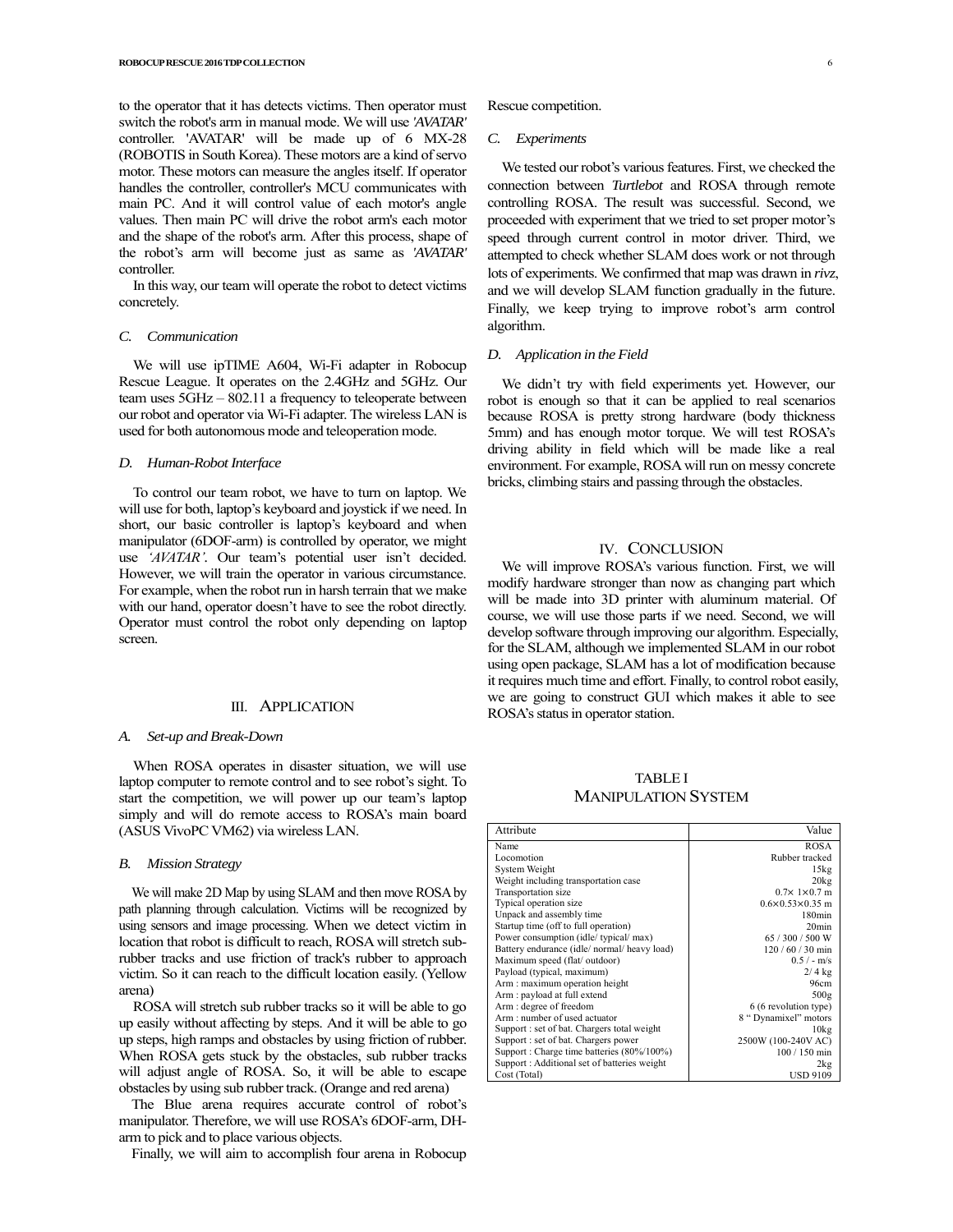# APPENDIX A TEAM MEMBERS AND THEIR CONTRIBUTIONS

• Yi Taek Kim Team Leader/ Mechanical Design<br>• Han Soul Kim Robot Arm Design/ Control • Han Soul Kim Robot Arm Design/ Control<br>• Su Yeon Lee Mechanical Design/ Motor Control • Su Yeon Lee Mechanical Design/ Motor Control<br>• Hyeon Seok Lee Software Design/ Navigation algorithm • Hyeon Seok Lee Software Design/ Navigation algorithm<br>• Dong Hoon Baek Robot Arm Design/ Control • Dong Hoon Baek Robot Arm Design/ Control<br>• Hyun Gon Kim Software Design/ Image processing • Hyun Gon Kim Software Design/ Image processing<br>• Tae Min Hwang Software Design/ SLAM algorithm Software Design/ SLAM algorithm • Ju Hoon Back Advisor <sup>z</sup> GeonWoo Park (Supporter) Video producer • Jae Hyun Yoon (Supporter) Translate support

> APPENDIX B CAD DRAWINGS



Fig. 11. Photo of 6DOF arm CAD drawing



Fig. 12. Photo of driving module CAD drawing



Fig. 13. Photo of body CAD drawing

# APPENDIX C **LISTS**

# TABLE II OPERATOR STATION

| Attribute                                  | Value                            |
|--------------------------------------------|----------------------------------|
| Name                                       | Rescue operator                  |
| System Weight                              | $1.99$ kg                        |
| Weight including transportation case       | 2.5kg                            |
| Transportation size                        | $0.45 \times 0.35 \times 0.5$ m  |
| Typical operation size                     | $0.38 \times 0.25 \times 0.23$ m |
| Unpack and assembly time                   | 1 min                            |
| Startup time (off to full operation)       | $10 \text{ min}$                 |
| Power consumption (idle/typical/max)       | 15W                              |
| Battery endurance (idle/normal/heavy load) | 9/6/4 h                          |
| <b>CPU</b>                                 | Intel i5-4210U                   |
| Cost                                       | <b>USD 903.86</b>                |

# TABLE III HARDWARE COMPONENTS LIST

| Part                   | Brand & Model               | Unit Price         | Num                     |
|------------------------|-----------------------------|--------------------|-------------------------|
| Drive motors*          | Maxon DCX35L GB KL          | CHF 667.01         | $\overline{4}$          |
| Drive gears*           | Planetary Geared GPX42 81:1 |                    | 4                       |
| Drive encoder*         | ENX16 EASY 1024IMP          |                    | 4                       |
| Dynamixel              | XM-430 (12V 5.3Nm)          | <b>USD 224.83</b>  | 8                       |
| Motor drivers          | <b>ESCON 50/5</b>           | CHF 229.10         | $\overline{\mathbf{3}}$ |
|                        | ESCON 70/10*                | CHF 336.80         | 1                       |
| Camera                 | USBFHDO1M                   | <b>USD 34.01</b>   | 1                       |
|                        | Kinect Window               | <b>USD 123.70</b>  |                         |
| <b>IMU</b>             | EBIMU-9DOFV2                | <b>USD 120.38</b>  |                         |
| <b>LIDAR</b>           | $URG-04LX$                  | <b>USD 1140.00</b> |                         |
| Thermo graphic         | Lepton 500-0659-00 (camera) | <b>USD 178.00</b>  |                         |
| CO <sub>2</sub> sensor | <b>SEN0159</b>              | <b>USD 65.40</b>   |                         |
| Microphone             | POM-2245L-C10-R             | <b>USD 3.30</b>    |                         |
| Microcontroller        | Arduino Mega Uno (R3)       | <b>USD 68.91</b>   |                         |
|                        | OpenCM 9.04-C               | <b>USD 14.94</b>   |                         |
|                        | Raspberry Pi 2 Model B 1GB  | <b>USD 35.70</b>   |                         |
| Computing Unit         | <b>ASUS VivoPC VM62</b>     | <b>USD 481.53</b>  |                         |
| Battery                | 36V 4400mAh                 | USD 166.04         | 1                       |
|                        | 11.1V 1000mAh               | <b>USD 22.83</b>   | 1                       |
| WiFi Adapter           | ipTIME A604                 | <b>USD 28.14</b>   | 1                       |
| Operator laptop        | SAMSUNG NT450R5J-X58M       | <b>USD 913.24</b>  | 1                       |
| etc                    | Kobuki                      | <b>USD 414.28</b>  | 1                       |

etc Kobuki USD 414.28 1<br>We won second place in mini DRC competition which held in South Korea, and we received the 20 Dynamixel motors as a prize. So we were able to save our economic material.

We marked devices which are supported by Kwang Woon University with an asterisk (\*)